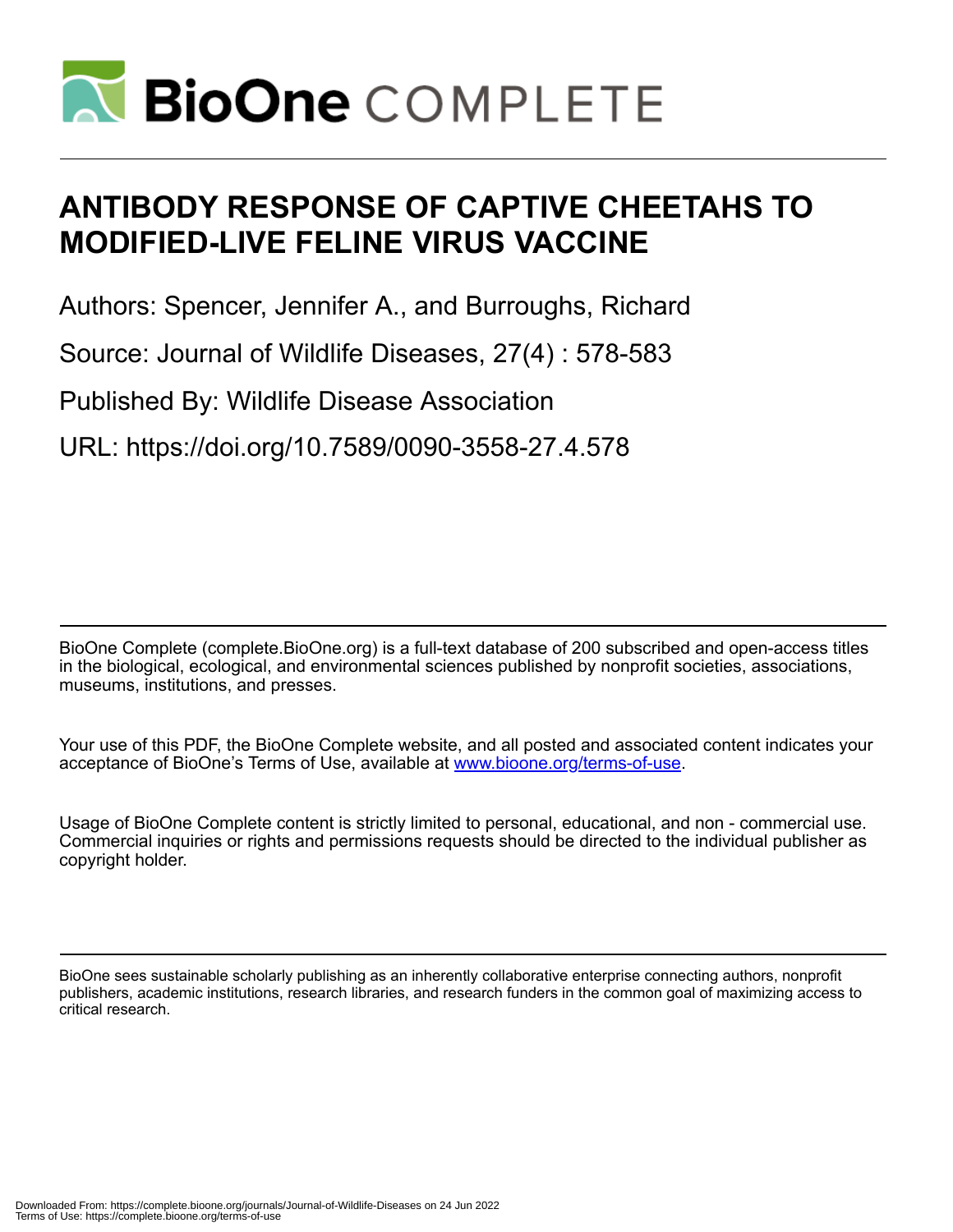# **ANTIBODY RESPONSE OF CAPTIVE CHEETAHS TO MODIFIED-LIVE FELINE VIRUS VACCINE**

# **Jennifer A. Spencer<sup>1,3</sup> and Richard Burroughs<sup>2</sup>**

'Department of Infectious Diseases, Faculty of Veterinary Science, University of Pretoria

Private P. Bag X04, Onderstepoort, 0110, Republic of South Africa

<sup>2</sup> National Zoological Gardens of South Africa, Post Box 754, Pretoria, 0001, Republic of South Africa

<sup>3</sup> Author to whom correspondence should be addressed

**ABSTRACT:** The antibody response of cheetahs *(Acinonyx jubatus)* to modified live virus vaccine against feline panleukopenia (FPLV), herpes (FHV) and calici (FCV) viruses was assessed by means of an enzyme-linked immunosorbent assay (ELISA). In the first year of study, 82 cheetahs were bled pre-vaccination. Of these, antibody levels to FPLV were found in 100% of the animals. Only 54% were found to have antibodies to FHV and 99% had antibodies to FCV. One month after booster vaccination with the same vaccine, increased antibodies to FPLV, FHV and FCV were seen in 19 (58%), 18 (55%) and 25 (76%) of these animals, respectively  $(n = 33)$ . In the second year of study, 65 cheetahs were bled pre-vaccination. Fifty three of these animals were negative for antibodies to FPLV while 28 were positive for FHV and 64 were positive for FCV. These animals were then bled 1, 2 and 6 mo post booster vaccination. The antibody levels to the various viruses showed different trends with time.

*Key words: Acinonyx jubatus,* captive cheetahs, antibody response, modified live virus vaccine, ELISA, feline panleukopenia, feline herpes virus, feline calici virus, experimental study.

# **INTRODUCTION**

Today the cheetah *(Acinonyx jubatus)* is nearly extinct in Asia and India with perhaps only a small population of a few hundred left in Iran, U.S.S.R. and Afghanistan. The population in Africa is between 10,000 and 20,000 animals. Because of their swift and elusive character, it is difficult to obtain exact demographics. Free-ranging cheetahs presently inhabit a broad section of central, eastern and south ern Africa. Although the area of the cheetahs' range is vast, population density estimates are rather low-less than one animal per 6 km2 (Frame and Frame, 1981; Myers, 1975). This has led to the animals being kept in captivity and the establish ment of various breeding programmes.

The early difficulties experienced in captive breeding of the cheetah prompted a rather extensive genetic physiological analysis of both captive and free-ranging cheetahs (O'Brien et a!., 1985). The cheetah appears to be unique among felids and other mammals in having an extreme paucity of genetic variation as estimated by electrophoretic surveys of allozymes and cell proteins resolved by two-dimensional gels (O'Brien et al., 1983). More unusual was the observation of allogenetic skin graft acceptance among unrelated cheetahs, re vealing genetic monomorphism at the major histocompatibility complex (MHC), an abundantly polymorphic locus in nearly all mammals (O'Brien et al., 1985). Based on the genetic and physiological similarities of the southern and eastern African subspecies, (O'Brien et al., 1985, 1987) concluded that the proposed bottleneck was an ancient one, perhaps dating back to the global mammalian extinctions near the end of the Pleistocene over 10,000 years ago.

Evolutionary theory predicts that a species with little genetic variation would be particularly vulnerable in a time of ecological perturbation and this has been demonstrated so for the cheetah.

The extensive documentation of an epizootic outbreak of FIP at Wildlife Safari (Oregon, USA), where 90% of the population showed clinical signs of the virus and 48% of the population died (O'Brien et a!., 1985; Pfeifer et a!., 1983; Evermann et al., 1986), alerted the wildlife veterinary com munity to the extremes of morbidity that this disease can cause in cheetahs. The morbidity of FIP in cheetahs can be ex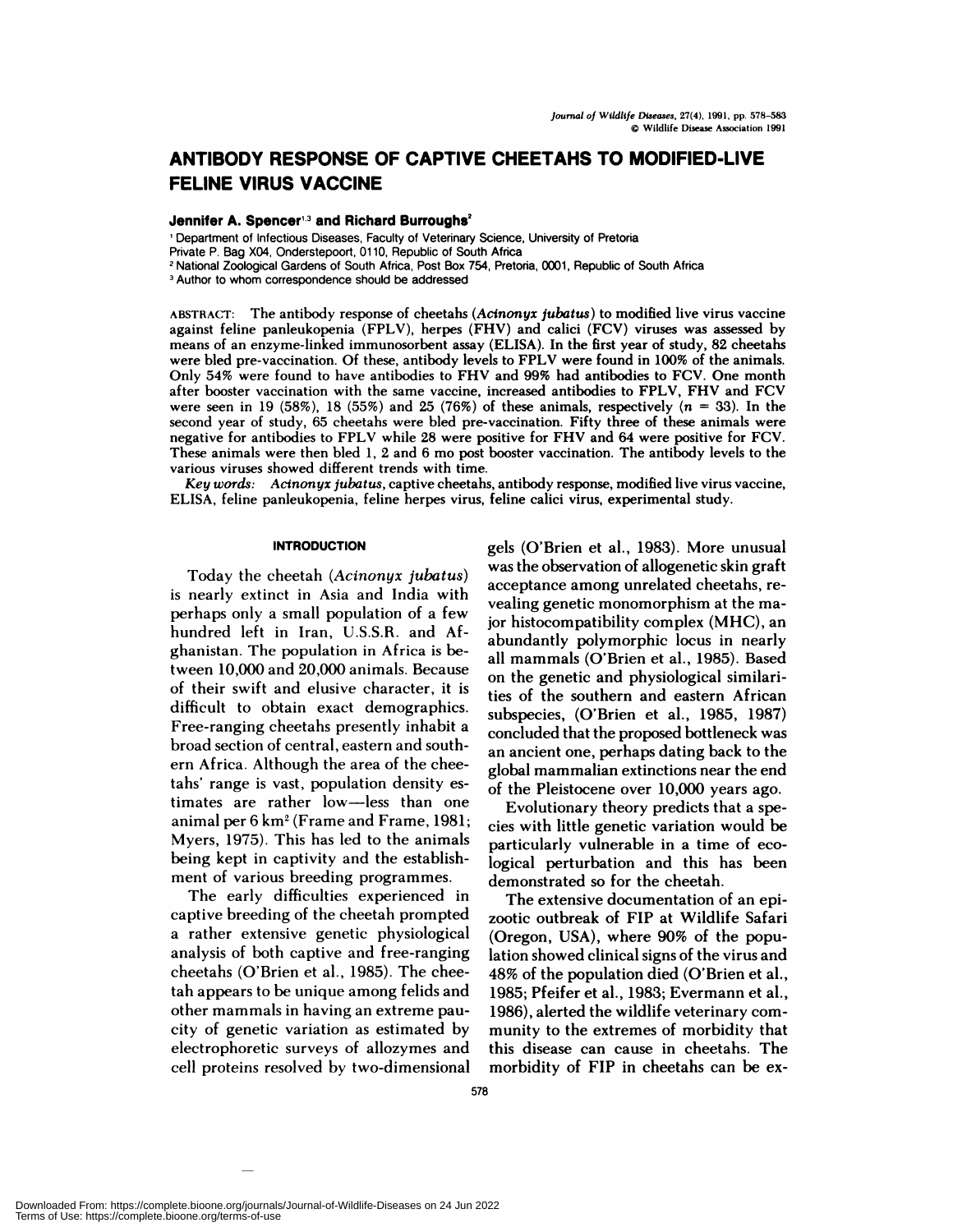plained by monomorphism of genes within the MHC sublocus.

The MHC has been the object of intensive molecular and immunological study in recent years and has been shown to con sist of a group of tightly linked loci encoding at least three classes of gene products (Snell, 1981). Class I are serologically defined transplantation antigens expressed on the surface of most types of mammalian cells. Class II are cell surface proteins found on B and some T lymphocytes, which participate in the induction of antibody production. Class III are several components of the complement system.

A population that becomes monomor phic at the MHC would be particularly vulnerable to a viral strain able to circumvent the immunological defenses; therefore, any virus that adapts to one animal's immune-surveillance system would subsequently find every other system it en counters in the population to be identical to the first and easy to subvert.

Based on the above premise, it was decided to investigate the immune system of the cheetah in order to determine whether or not these animals have deficient cell mediated immune functions (in preparation), and whether or not they are able to respond adequately to modified live virus vaccines. As vaccination is the best method of preventing disease, it is important to know whether or not the vaccination re gime being followed is successful or not.

Cheetahs of the National Zoological Gardens of South Africa (Pretoria, Republic of South Africa) are vaccinated an nually with multivalent modified live virus (MLV) vaccines. To date there have been no outbreaks of disease in spite of the presence of feral cats. There have, however, been clinical cases of panleukopenia and suspected feline herpes induced abortions in the cheetahs. Therefore, it was decided to examine the immune status of these animals with regard to the above viruses, and also to measure the antibody response to the MLV vaccine in current use. For this purpose an enzyme-linked immunosorbent assay (ELISA) was deve! oped. It was hoped that the ELISA would provide a rapid, sensitive test suitable for screening large numbers of samples.

# **MATERIALS AND METHODS**

#### **Cheetahs**

In 1988 82 adult cheetahs (aged between 1- and 13-yr-old) from the De Wildt Cheetah Research and Breeding Centre of the National Zoological Gardens (Pretoria, Republic of South Africa) were used. Each cheetah was vaccinated annually with Felocell CVR (SmithKline) modified live virus vaccine containing feline herpes, feline calici and feline panleukopenia viruses.

Blood samples were drawn from the medial saphenous vein at the time of vaccination and 33 animals were re-bled 1 mo later. Blood sam ples were allowed to clot at room temperature, centrifuged at 2,200 rpm, the serum removed and stored at  $-20$  C until used. The animals were not sedated as they were restrained in crush cages.

In 1989 65 adult cheetahs, aged between 1 and 14-yr-old were included in this study group. Thirty nine animals were re-bled 2 mo postvaccination. Twenty-one animals were bled 6 mo post-vaccination. Vaccine, blood collection and storage methods were the same as described above for 1988.

#### **Enzyme-linked Immunosorbent Assay (ELISA)**

Field isolates of FPLV, FHV and FCV were grown on Feline Kidney (NLFK; Norden Laboratories, Lincoln, Nebraska 68501, USA) cells in roller bottles using equal amounts of Leibovitz and McCoy's medium (Highveld Biologicals, Kelvin, 2054, Republic of South Africa) plus 6% fetal calf serum. The viruses were purified by three cycles of freezing and thawing the cell cultures. Cell debris was deposited by centrifugation at  $2,000$  rpm for  $15$  min. The supernatants were centrifuged for 3 hr at 25,000 rpm and the virus pellet was re-suspended in 6 ml Tris, sodium chloride and EDTA (TNE, pH 7.2) buffer.

Optimal reagent dilutions were determined by means of chequerboard titrations (Bidwell et a!., 1977). The optimal concentrations for each virus were 1:1,600 for FPLV, 1:1,400 for FHC and 1:1,200 for FVC.

#### **ELISA antibody determinations**

An optimal dilution of each virus in carbonate-bicarbonate buffer (pH 9.6) was added to each well of ELISA microtitre plates (A/S Nunc, Kamstrupnef 90, Kamstrup DK-4000, Roskilde, Denmark) in 0.15 ml amounts and allowed to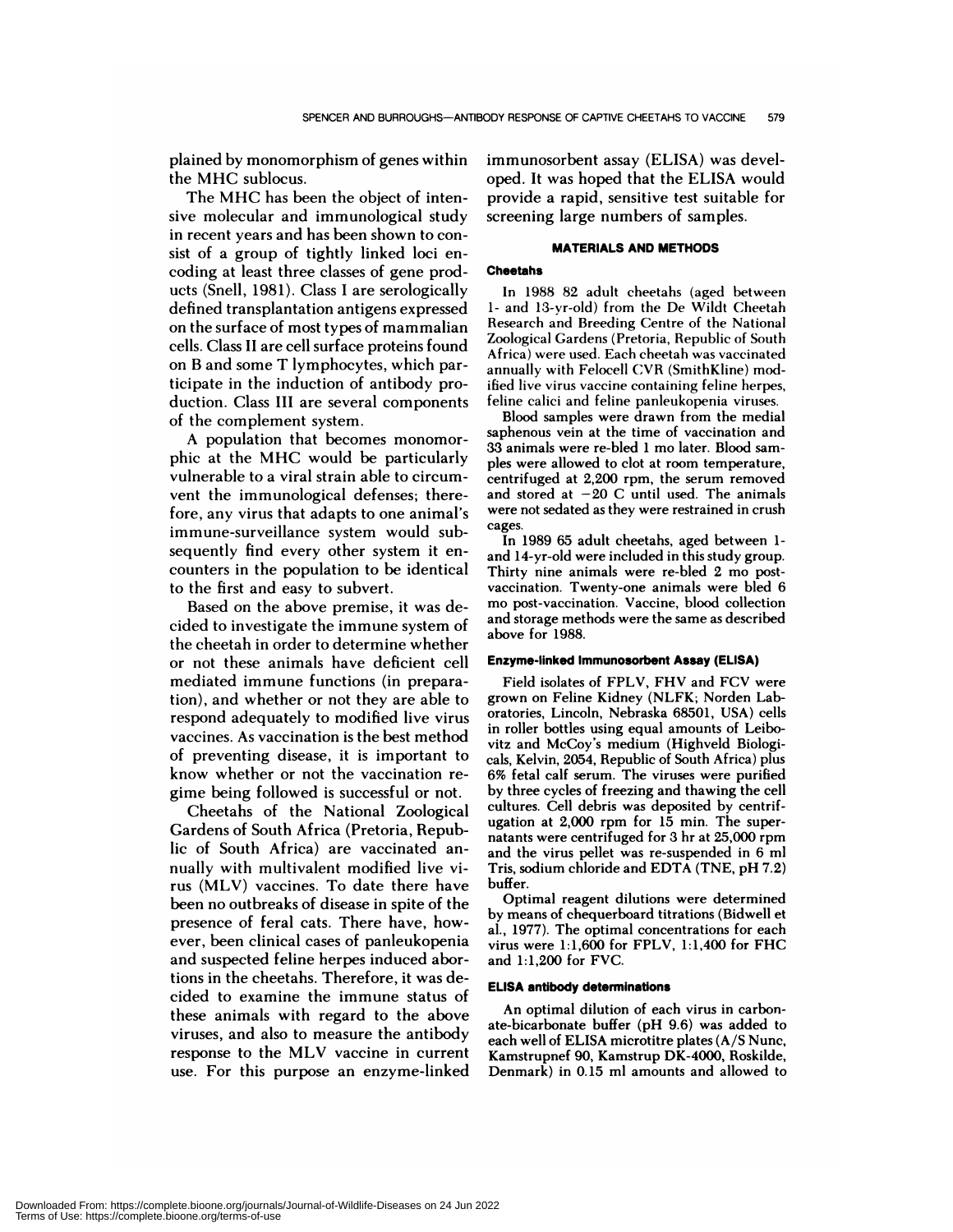| Parameter                  | <b>Virus</b> |            |            |
|----------------------------|--------------|------------|------------|
|                            | <b>FPLV</b>  | <b>FHV</b> | <b>FCV</b> |
| Number tested              | 33           | 33         | 33         |
| Increase in antibody titre | 19           | 18         | 25         |
|                            | (58%)        | (55%)      | (76%)      |
| Stable antibody titre      | 8            | 14         | 8          |
|                            | (24%)        | (42%)      | (21%)      |
| Decrease in antibody titre | 6            |            |            |
|                            | (18%)        | (3%)       | (3%)       |
| McNemar test               | $P = 0.01$   | P < 0.001  | P < 0.001  |

TABLE 1. Summary of serologic response of captive cheetahs to vaccination with a modified-live feline panleukopenia (FPLV), herpes (FHV) and calici (FCV) virus vaccine.

adsorb to the wells overnight at 4 C. The excess antigen solution was removed from the wells and the plates washed three times with PBS-Tween buffer and dried. Test sera were optimally diluted 1:5 (FPLV), 1:20 (FHV) and 1:10 (FCV) in PBS-Tween and 0.1 ml was added to the wells. The plates were sealed and incubated at 37 C for 1 hr and subsequently washed three times with PBS-Tween. 0.1 ml of a 1:1,000 dilution of alkaline phosphatase conjugated anti cat IgG (Zymed Laboratories, South San Francisco, California 49080, USA) in PBS-Tween was added to each well and incubated for an additional hour at 37 C. After three washes in PBS-Tween, 0.1 ml p-nitrophenyl phosphate (Zymed Laboratories) in 9.7% diethanolamine (pH 9.8) was added to each well and incubated at room temperature for approximately 20 min. The reaction was stopped by the addition of 50  $\mu$ l 3 M NaOH. The absorbance at (405 nm) was read on a Titertek Multiskan spectrophotometer (Flow Laboratories, McLean, Virginia 22102, USA).

Test serum samples were set up in triplicate and the mean value for each sample was calculated from the three absorbance values and used as the final result of each sample.

Negative values were obtained from sera of non-immune cats and were 0.27 for FPLV, 0.33 for FHV and 0.27 for FCV.

#### **RESULTS**

In 1988 a!! 82 cheetahs had ELISA absorbance values greater than 0.27 (the established negative) for FPLV antibodies at the beginning of the experiment. Of the 33 animals which were rebled 1 mo postvaccination, 19 (58%) showed increased antibody levels, eight (24%) showed no change and six (18%) showed a decrease in antibody levels (Table 1). A McNemar test for significance of change was performed and resulted in a *P* value of 0.01 in a one-tailed test (Siegel, 1956). This value is highly significant indicating that there is an increase in antibody levels post-vaccination.

In 1988 only 44 (54%) of the cheetahs had positive antibody levels against FHV at the first bleeding. Of the 33 rebled 18 (55%) showed an increase in antibody levels, 14 (42%) had stable antibody levels and one (3%) showed a decrease in antibody levels. Five animals had antibody levels that remained below 0.33, the established negative (Table 1).

In 1988 only one (1.2%) of the animals had negative pre-vaccinal levels for FCV (absorbance values less than 0.27). Of the 33 cheetahs rebled, 25 (76%) showed increased antibody levels, eight (21%) showed no change and one (3%) gave a decreased result (Table 1).

In 1989 53 (81%) of the 65 animals bled at the time of vaccination had absorbance levels less than 0.27 (they were negative for FPLV antibodies). Of the 39 animals bled 1 mo post vaccination, 14 (36%) showed an initial increase while five (13%) showed a decrease. The remaining  $20(51%)$ animals were stable. The trend thereafter was that those that increased initially, decreased slightly and remained stable to the 6 mo post-vaccination bleed. Those sam ples that showed an initial decrease at the first bleed post-vaccination, increased on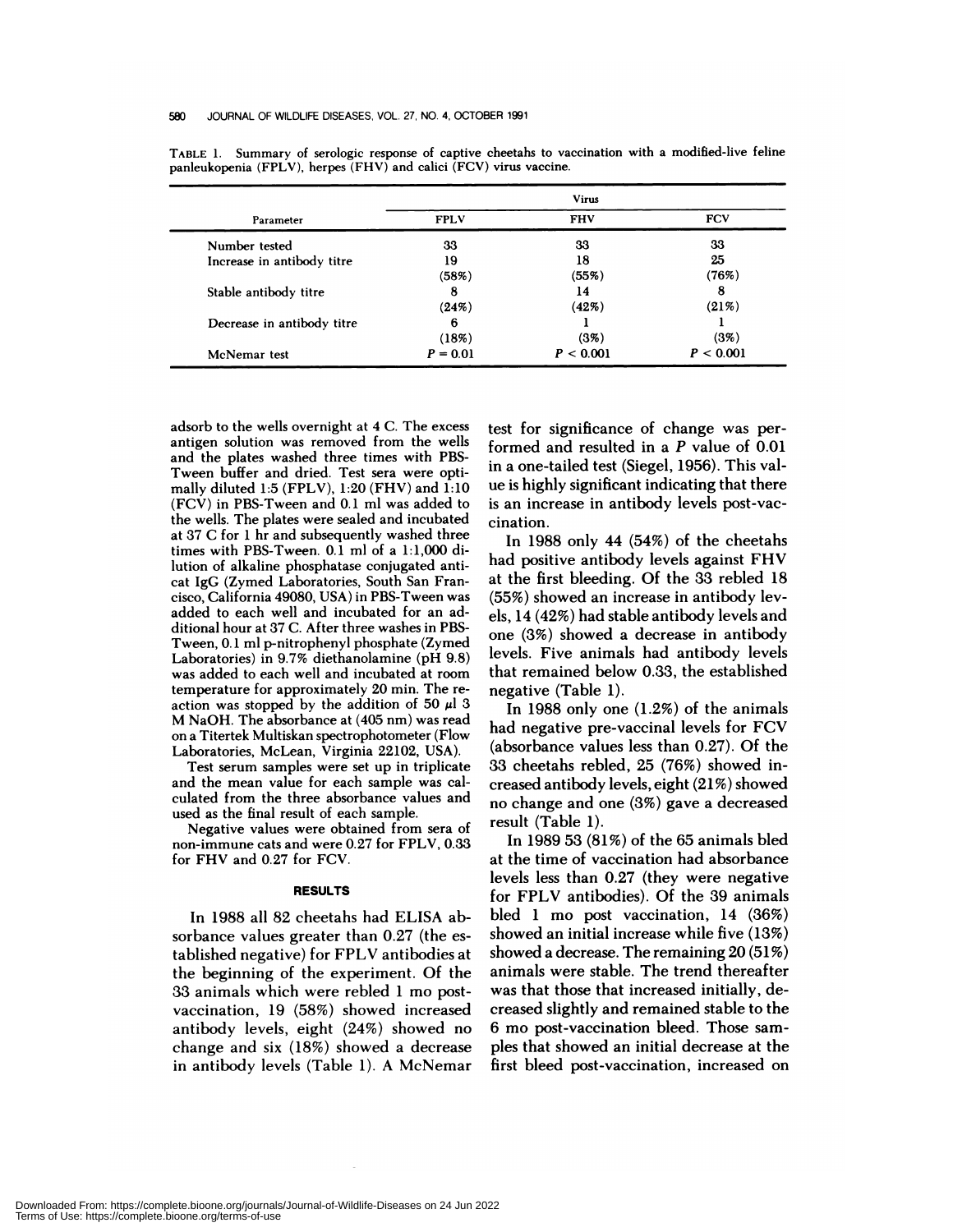| Parameter                  | Time period       |                   |                   |
|----------------------------|-------------------|-------------------|-------------------|
|                            | 1 mo post booster | 2 mo post booster | 6 mo post booster |
| Number tested              | 39                | 32                | 21                |
| Increase in antibody titre | 14                |                   | 0                 |
|                            | (36%)             | (22%)             |                   |
| Stable antibody titre      | 20                | 19                | 18                |
|                            | (51%)             | (59%)             | (86%)             |
| Decrease in antibody titre | 5                 | 6                 | З                 |
|                            | (13%)             | (19%)             | (14%)             |

TABLE 2. Result of enzyme-linked immunosorbent assay for antibodies against feline panleukopenia virus in captive cheetah following booster with modified live virus vaccine.

the second bleed and remained stable at the third bleeding. Those samples that showed a stable value from the pre-bleed to the first bleed post-vaccination re mained stable to the 6 mo bleeding (Table 2).

In 1989 only 28 (43%) of the animals bled at the beginning of this study had pre-vaccinal antibody levels greater than the negative (0.32). Of the 39 animals re bled one month post-vaccination, 27 (69%) showed an initial increase. Three (8%) showed an initial decrease and nine (23%) remained stable. The trend thereafter was that those animals showing an initial de crease, increased and had decreased slightly by 6 mo post vaccination. The animals that showed an initial increase, decreased slightly over the next two bleeds and by 6 mo were lower than at the first bleed. Those that remained unchanged initially re mained stable until 6 mo post-vaccination when their antibody levels showed a de crease (Table 3).

In 1989 of the 65 animals bled pre-vaccination, 64 (98%) had values greater than 0.27 for FCV. Nineteen (49%) of the animals bled one month post vaccination showed an increase in antibody level. A decrease was seen in four (10%) and 16 (41%) remained stable.

Those samples showing an initial in crease decreased steadily over the 2 and 6 mo rebleed. There was also a steady de crease in antibody level in the group that showed no initial change. The group that had an initial decrease declined even further (Table 4).

## **DISCUSSION**

The animals bled during 1988 had preexisting antibodies to FPLV which must have been due to the 1987 vaccination programme. However, of those animals tested

| Parameter                  | Time period       |                   |                   |
|----------------------------|-------------------|-------------------|-------------------|
|                            | 1 mo post booster | 2 mo post booster | 6 mo post booster |
| Number tested              | 39                | 32                | 21                |
| Increase in antibody titre | 27                | 12                |                   |
|                            | (69%)             | (37%)             | (14%)             |
| Stable antibody titre      | 9                 | 13                |                   |
|                            | (23%)             | $(41\%)$          | (33%)             |
| Decrease in antibody titre | З                 |                   | 18                |
|                            | (8%)              | (22%)             | (86%)             |

TABLE 3. Results of enzyme-linked immunosorbent assay for antibodies against feline herpes virus in captive cheetah following booster with modified live virus vaccine.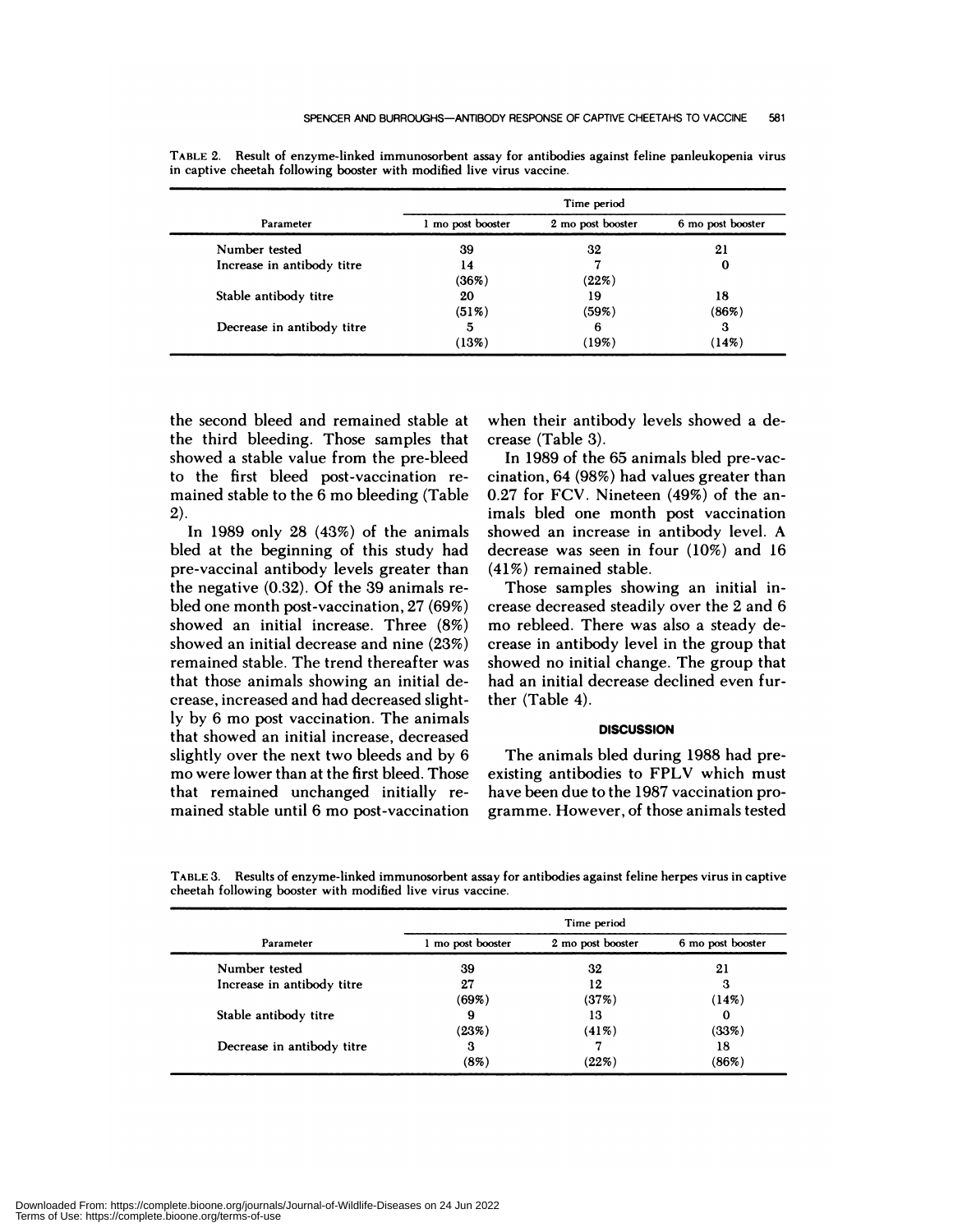| Parameter                  | Time period       |                   |                   |
|----------------------------|-------------------|-------------------|-------------------|
|                            | 1 mo post booster | 2 mo post booster | 6 mo post booster |
| Number tested              | 39                | 32                | 21                |
| Increase in antibody titre | 19                | 5                 | 2                 |
|                            | (49%)             | (16%)             | (10%)             |
| Stable antibody titre      | 16                | 10                |                   |
|                            | $(41\%)$          | (31%)             | (33%)             |
| Decrease in antibody titre | 4                 | 17                | 12                |
|                            | (10%)             | (53%)             | (57%)             |

**TABLE** 4. Result of enzyme-linked immunosorbent assay for antibodies against feline calici virus in captive cheetah following booster with modified live virus vaccine.

during 1989, a large proportion had no pre-existing antibody levels to FPLV. The answer to this could be due to the fact that the cheetahs bled during 1988 were older than those bled during 1989 and would therefore have had more booster vaccines. The mean age of the former group was 5 yr, whereas the mean age of the latter was 3 yr.

The antibody responses to FPLV seen in 1989 were not as dramatic as those of the previous year. Initially it was thought that the test system was at fault and in order to exclude this problem, samples from 1988 were re-tested and the same results were achieved. This indicated that the test system was not a fault. Other ex planations could be that there was natural challenge during 1988 leading to increased antibody levels or else the strain of virus used in the 1989 vaccine might have been less virulent. Unfortunately, it is impossible to prove either of these theories at this stage and so they must remain purely speculative.

However, the conclusion to be drawn is that there is a good response of FPLV to vaccination with a modified-live virus vac cine. This confirms reports by Bittle et a!. (1970), Gray (1971), Sedgwick (1971), and Povey and Davis (1977).

Once again more of the animals bled during 1988 had pre-existing antibodies to FHV than those bled during 1989. This could also be due to the fact that the animals from the former bleeding had had more boosters than those from the latter bleeding. However, results do tend to indicate that the response to vaccination with modified-live herpes virus is favourable. Other workers (Bush et al., 1981; Kane and Boever, 1976) also have reported success in many other species when using modified-live vaccines.

The antibody response to FCV during the 1988 bleeding was very good with only one animal having no antibodies at the start of the trial. However, all of the animals had positive antibody levels 1 mo post vaccination even though there were fluctuations in their titres. The greater number of animals being negative at the beginning of the 1989 bleeding could again be due to their mean age.

In conclusion, it can be said that the vaccination programme currently in use in the present study group is effective as the animals show anamnestic responses. This tends to further support the idea that the MHC II locus is not as severely re stricted as the MHC I locus, the MHC II locus being responsible for antibody production.

#### **ACKNOWLEDGMENTS**

The authors would like to thank the staff of De Wildt for their co-operation and Mrs. E. Spencer for typing the manuscript. Jenni Spen cer would also like to thank the University of Pretoria for financial assistance.

### **LITERATURE CITED**

BIDWELL, D. E., A. BARTLETT, **AND** A. VOLLER. 1977. Enzyme immunoassays for viral diseases. Journal of Infectious Diseases 136: 274-278.